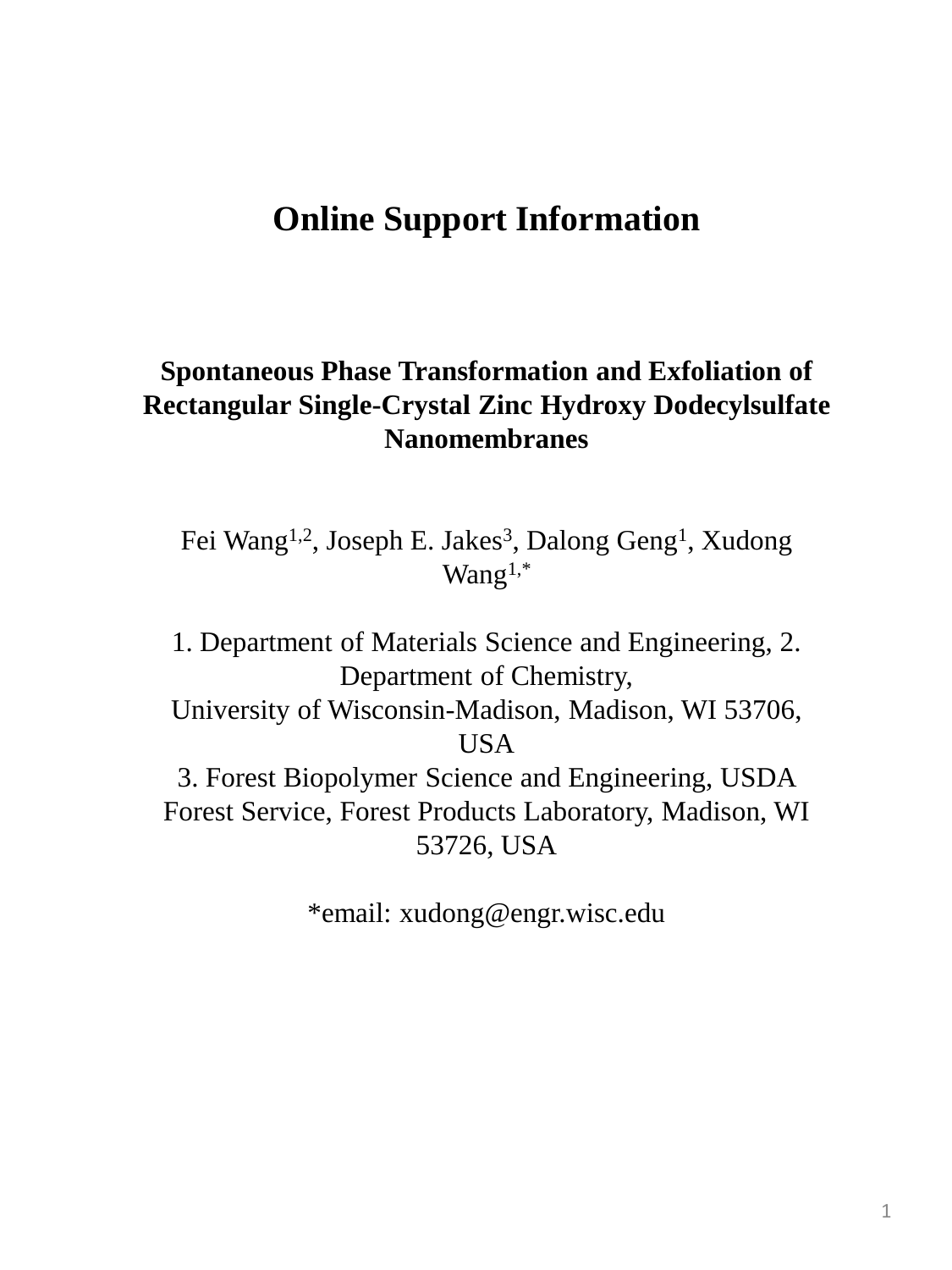

Figure S1. X-ray photoelectron spectra of (a) hexagonal ZHDS sheets and (b) rectangular ZHDS sheets on silicon substrates with quantitative elemental composition listed on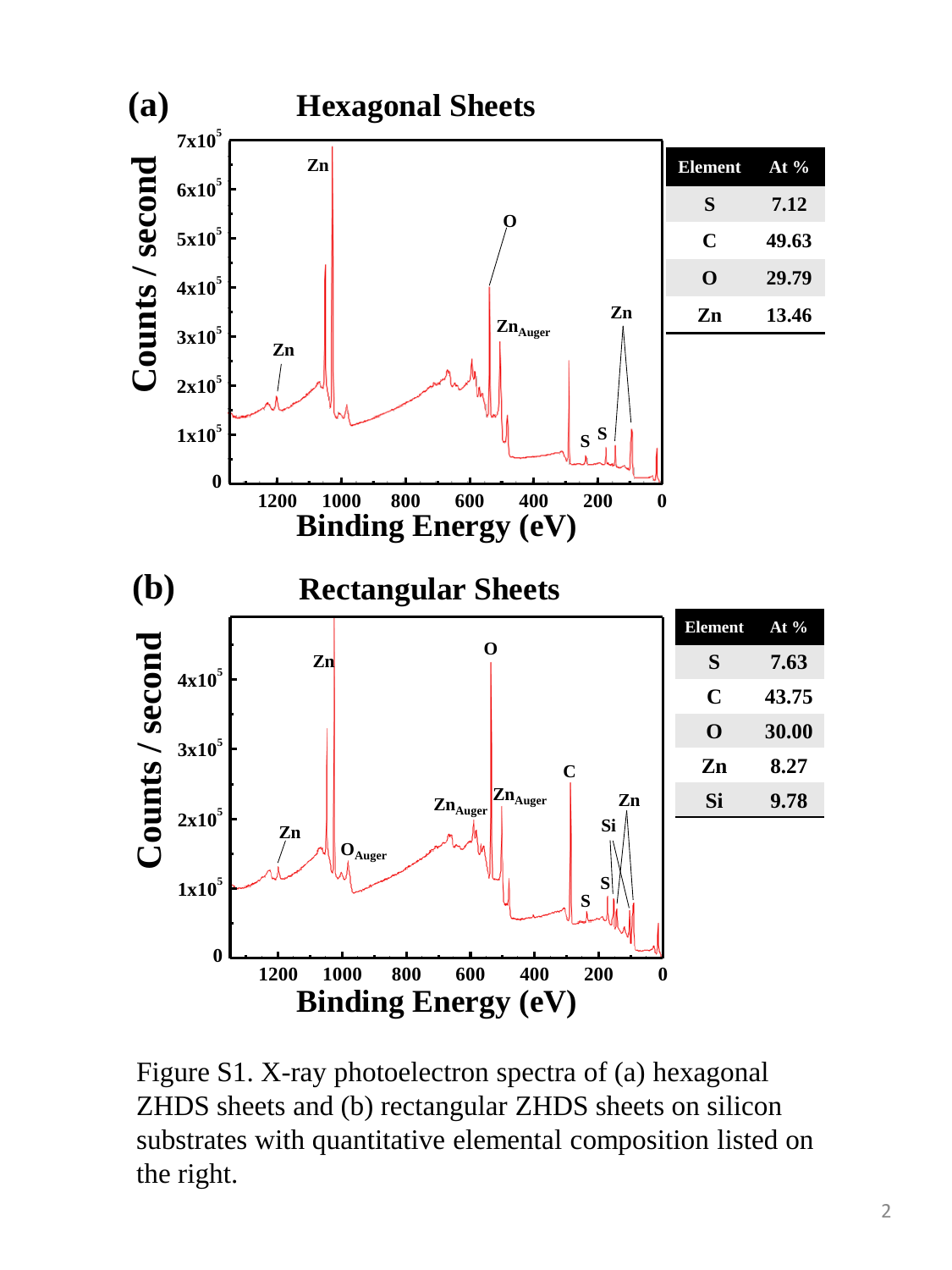

Figure S2. X-ray diffraction pattern of the ZnO nanosheets that precipitated upon adding acetone to n-butylamine.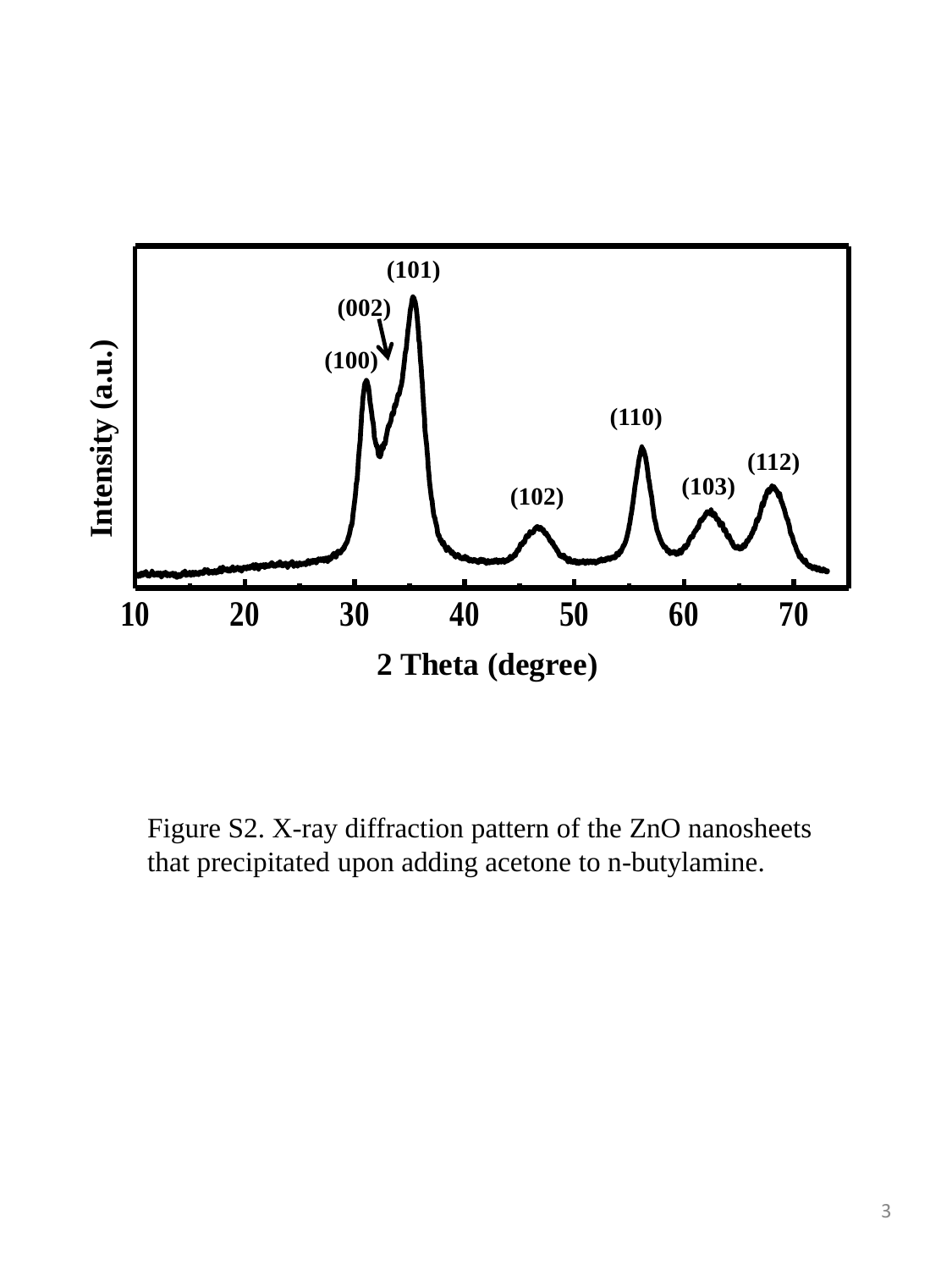

Figure S3. SEM image (a) and high-resolution TEM image (b) of exfoliated ZnO nanosheets.